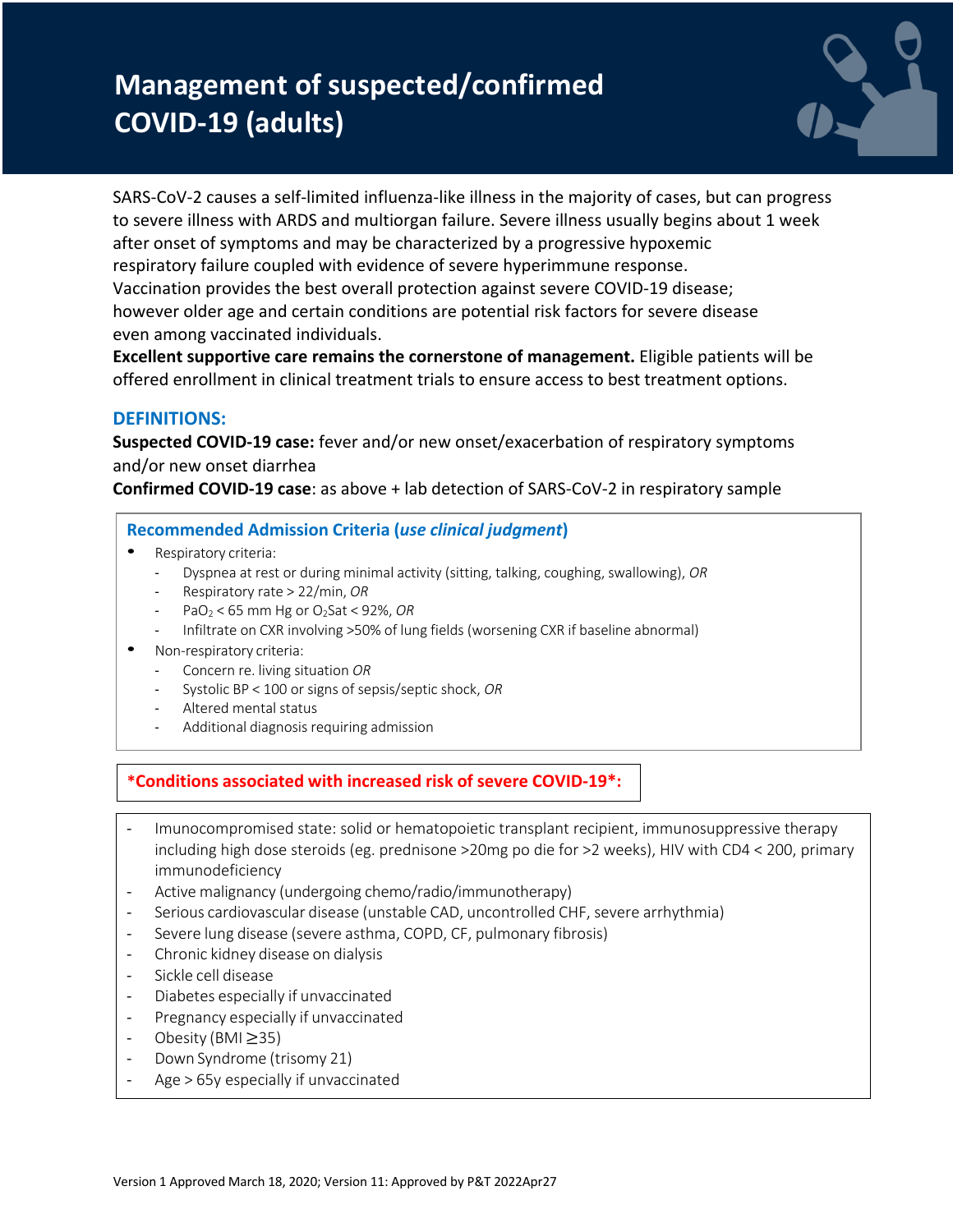# **PHARMACOLOGIC MANAGEMENT**

| <b>OUTPATIENT</b> (no criteria for admission, mild disease)<br>Offer enrolment in clinical trial and contribution to COVID biobank; call ext. 32033 or email COVID.Research@muhc.mcgill.ca                  |                                                                                                                                                                                                                                                                                                                                                                                                                                                                                                                                                                                                                                                                                                                                                                                                                    |
|-------------------------------------------------------------------------------------------------------------------------------------------------------------------------------------------------------------|--------------------------------------------------------------------------------------------------------------------------------------------------------------------------------------------------------------------------------------------------------------------------------------------------------------------------------------------------------------------------------------------------------------------------------------------------------------------------------------------------------------------------------------------------------------------------------------------------------------------------------------------------------------------------------------------------------------------------------------------------------------------------------------------------------------------|
| <b>MILD disease</b><br>(O <sub>2</sub> Sat > 92%, no<br>supplemental O <sub>2</sub> )                                                                                                                       | If high-risk of progression to severe disease* (see box above) AND <7 days since onset of<br>symptoms:<br>Instructions for self-quarantine at home (as per Public Health guidelines) AND<br>Acetaminophen 650 mg po q4-6h PRN (avoid if severe hepatic impairment) AND<br>Apply decision tree to assess if candidate for early (pre-emptive) therapy 1,2,6<br>If NOT high-risk for progression to severe disease* (see box above) OR >7 days since onset of<br>symptoms:<br>Instructions for self-quarantine at home (as per Public Health guidelines) AND<br>Acetaminophen 650 mg po q4-6h PRN (avoid if severe hepatic impairment) AND<br>$\bullet$<br>Consider budesonide 800 mcg inh BID x 14 days if cough/shortness of breath<br>$\bullet$                                                                   |
| <b>HOSPITALIZED PATIENT</b><br>Follow Admission guide for COVID-19 (and IPC guidelines for isolation)<br>Call coordinator for COVID-19 treatment trials (ext. 32033) or email COVID.Research@muhc.mcqill.ca |                                                                                                                                                                                                                                                                                                                                                                                                                                                                                                                                                                                                                                                                                                                                                                                                                    |
| <b>MILD disease</b><br>(O <sub>2</sub> Sat > 92% on no<br>supplemental O <sub>2</sub> )                                                                                                                     | Acetaminophen 650 mg po q4-6h PRN (avoid if severe hepatic impairment) AND<br>Dalteparin <sup>3,4</sup> 200 U/kg S/C die (max dose 20,000U die) IF expected hospitalization > 3 days<br>AND D-dimer positive (until clinical improvement or 14 days, whichever comes first) AND<br>If high-risk of progression to severe disease* AND <7 days since onset of symptoms, Apply<br>decision tree to assess if candidate for pre-emptive therapy. If candidate, prescribe:<br>Remdesivir 200mg IV x 1 then 100mg IV q24h x 2 days                                                                                                                                                                                                                                                                                      |
| <b>MODERATE disease</b><br>(Supplemental low-<br>flow $O_2$ for $O_2$ Sat ><br>92%)                                                                                                                         | Acetaminophen 650 mg po q4-6h PRN (avoid if severe hepatic impairment) AND<br>$\bullet$<br>Dalteparin <sup>3,4</sup> 200 U/kg S/C die (max dose 20,000 U) (until clinical improvement or x 14 days,<br>whichever comes first) AND<br><b>Dexamethasone<sup>5</sup></b> 6 mg po daily x 10 days (or until discharge, whichever comes first; IV only<br>$\bullet$<br>if cannot tolerate po) AND<br>Remdesivir <sup>6</sup> 200 mg IV x 1 then 100 mg IV q24h x 4 days                                                                                                                                                                                                                                                                                                                                                 |
| <b>SEVERE disease</b><br>(on High-flow nasal<br>cannula, invasive or<br>non-invasive<br>mechanical ventilation<br>to maintain $O2$ Sat ><br>92%                                                             | <b>**CONSULT ID**</b><br>Acetaminophen 650 mg po q4-6h PRN (avoid if severe hepatic impairment) AND<br>Dalteparin 5000 units S/C daily AND<br>Dexamethasone <sup>5</sup> 6 mg po/IV daily x 10 days AND<br>٠<br>Empiric antibiotics <sup>7</sup> (reassess after 48 hours, maximum duration 7 days)<br><b>Ceftriaxone</b> 2 g IV q24h If $<$ 5 days since admission<br><b>Piperacillin-tazobactam<sup>8</sup></b> 4.5 g IV q8h (extended infusion over 3h) if $\geq$ 5 days since<br>admission or severe immunocompromise<br>IF patient < 24h since meeting severity criteria AND bacterial superinfection excluded AND<br>$CRP > 75 mg/mL$ :<br>Tocilizumab <sup>9</sup> 400mg IVx1 if weight <75kg (if weight 75-100kg: 600mg IVx1; if >100kg:<br>800mg IVx1) OR Baricitinib <sup>10</sup> 4 mg po die x 14 days |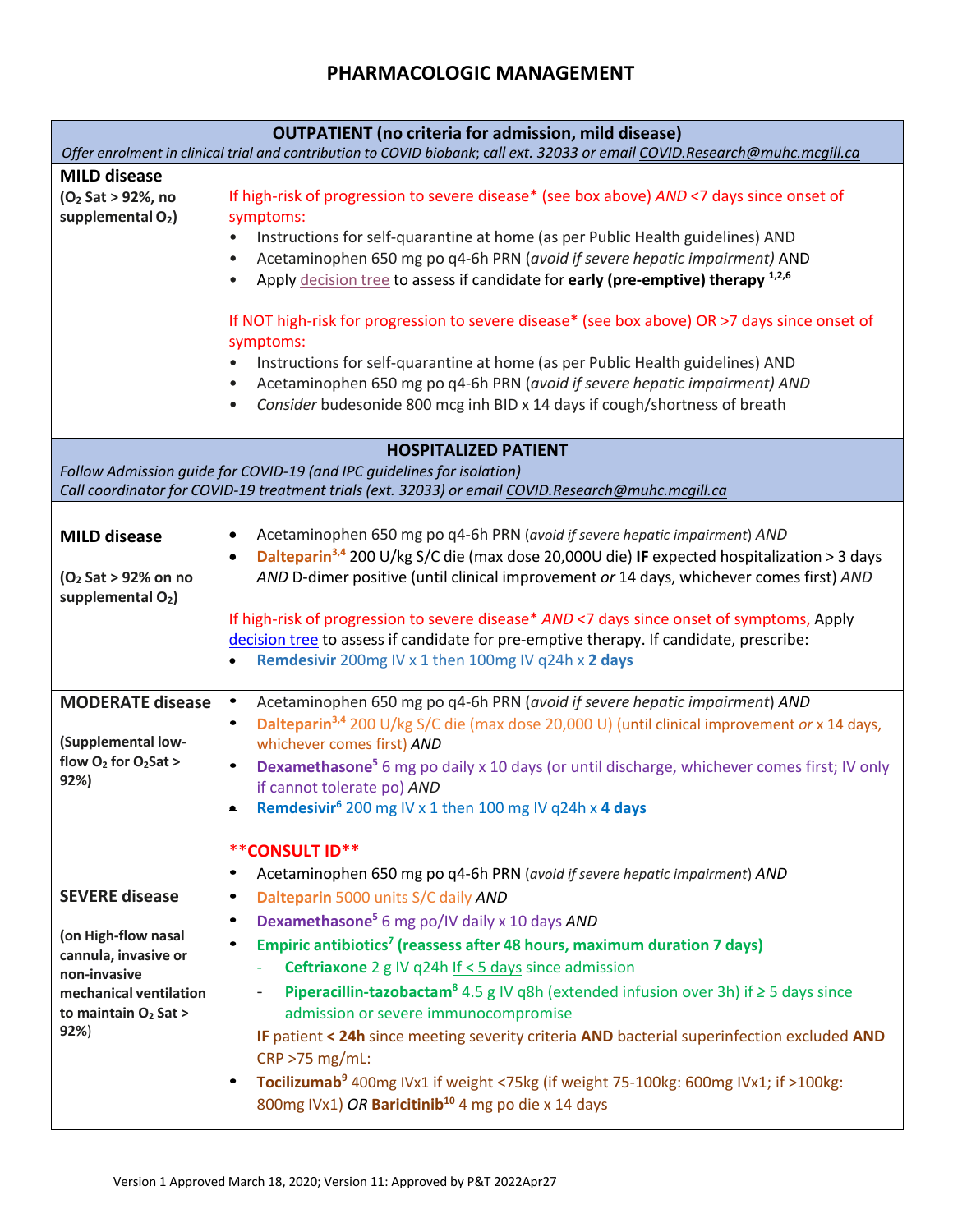### **ADDITIONAL CONSIDERATIONS**

Early pre-emptive therapy options include Sotrovimab<sup>1</sup>, Nirmatrelvir/ritonavir<sup>2</sup>, Remdesivir<sup>6</sup> **1 Sotrovimab: monoclonal antibodies neutralizing Spike protein of SARS-CoV2.**

- **Not effective vs Omicron BA2 variant** currently predominant in Quebec
- No benefit and possible harm in severe disease [except if *known* seronegative for SARS-CoV2]
- COVID-19 vaccination should NOT be given for at least 1 month after administration.
- May cause rash/allergic reaction. Monitor for adverse reaction for 1 hour after infusion.
- **2 Nirmatrelvir/ritonavir (Paxlovid)**: inhibits SARS-CoV2 viral replication via binding of a viral protease
- Dosage ajustement required if eGFR between 30 and 60 mL/minute; to be avoided if <30ml/min
- Decreased progression to hospitalization when given early (<5d) after infection, in high-risk nonvaccinated individuals; No benefit in hospitalized/severe disease; unclear benefit in appropriately vaccinated individuals
- **Many drug-drug interactions** (with inhibitors or inducers of CYP3A4, and with substrates of CYP3A4, CYP2D6, p-glycoprotein, BCRP and OATP1B1/1B3 for up to 5 days after the end of Paxlovid), particularly with transplant recipients on calcineurin inhibitors; Pharmacy consultation strongly recommended.

### **3Dalteparin:**

- Therapeutic anticoagulation (TAC) superior to prophylactic anticoagulation for mild and moderate disease particularly if **D-dimer positive (if D-dimer level > age/100 or >0.5, whichever is higher**)
- In pregnancy: Consider giving 100 U/kg S/C BID dosing for more flexibility around timing of delivery
- Obesity: use actual body weight but maximum dose 20,000U s/c die
- Renal adjustement: for eGFR 20-30 mL/min, change dosing to 100 U/kg S/C BID. Patients with eGFR <20 mL/min were not well represented in the clinical trials, would not use LMWH. Also unclear if benefits of anticoagulation outweigh risks in this population. If decision to anticoagulate, consider using unfractionated heparin (UFH): bolus 80 U/kg then 18 U/kg/h - follow MUHC PPO for monitoring and dose adjustement
- **<sup>4</sup> Contra-indications to TAC:**
- GI bleed in last 3 months; recent major surgery (< 14 days); bleeding disorder (e.g. hemophilia); Thrombolysis within previous 7 days; other physician-perceived contra-indication to anticoagulation
- Brain tumor, brain metastases (unless recent imaging shows no bleed); cerebral aneurysm or intracerebral arteriovenous malformation; history of intracranial bleeding; presence of an epidural or spinal catheter

### **5Dexamethasone:**

- Monitor glycemia (CBGM) and adjust control (following MUHC PPO)
- For patients on steroids for another indication: if high dose, continue same steroid formulation; if low dose, switch to dexamethasone 6 mg po/IV die; can replace with Hydrocortisone 50 mg IV q8h
- If pregnancy and possibility of pre-term deliverly: give dexa 6mg po Bid x 4 doses then complete 10 day course with methylprednisolone 32mg po/Iv die

<sup>6</sup> Remdesivir:

- Decreases risk of hospitalization by 87% in unvaccinated outpatients  $\geq$  60y old or with  $\geq$ 1 risk factor for progression to severe COVID-19. Efficacy unclear in vaccinated patients;
- Some benefit in terms of mortality and time to recovery in moderate disease;
- Highest benefits expected in early stages when virus actively replicating (<10d of symptoms).
- Potential adverse events: liver and renal (monitor LFTs and creat daily)

### **<sup>7</sup> Empiric antibiotics: not recommended for mild-moderate disease (very low risk of bacterial infection)**

- **Severe disease: secondary bacterial infections occur in about 15%.** Collect blood and sputum samples before starting antibiotics and reassess choice of antibiotics within 48 h.
- **<sup>8</sup> If type I hypersensitivity to penicillin**: replace with meropenem 1 g IV q8h

**<sup>9</sup> Tocilizumab** is an anti-IL6 receptor antibody - in limited supply (global shortages):

- **Risk of serious bacterial infection – avoid if known bacterial superinfection/sepsis; consider measuring Procalcitonin level if uncertain;** Risk of allergic reaction, liver failure - monitor creat and LFTs; caution if LFTs > 1.5x ULN at baseline